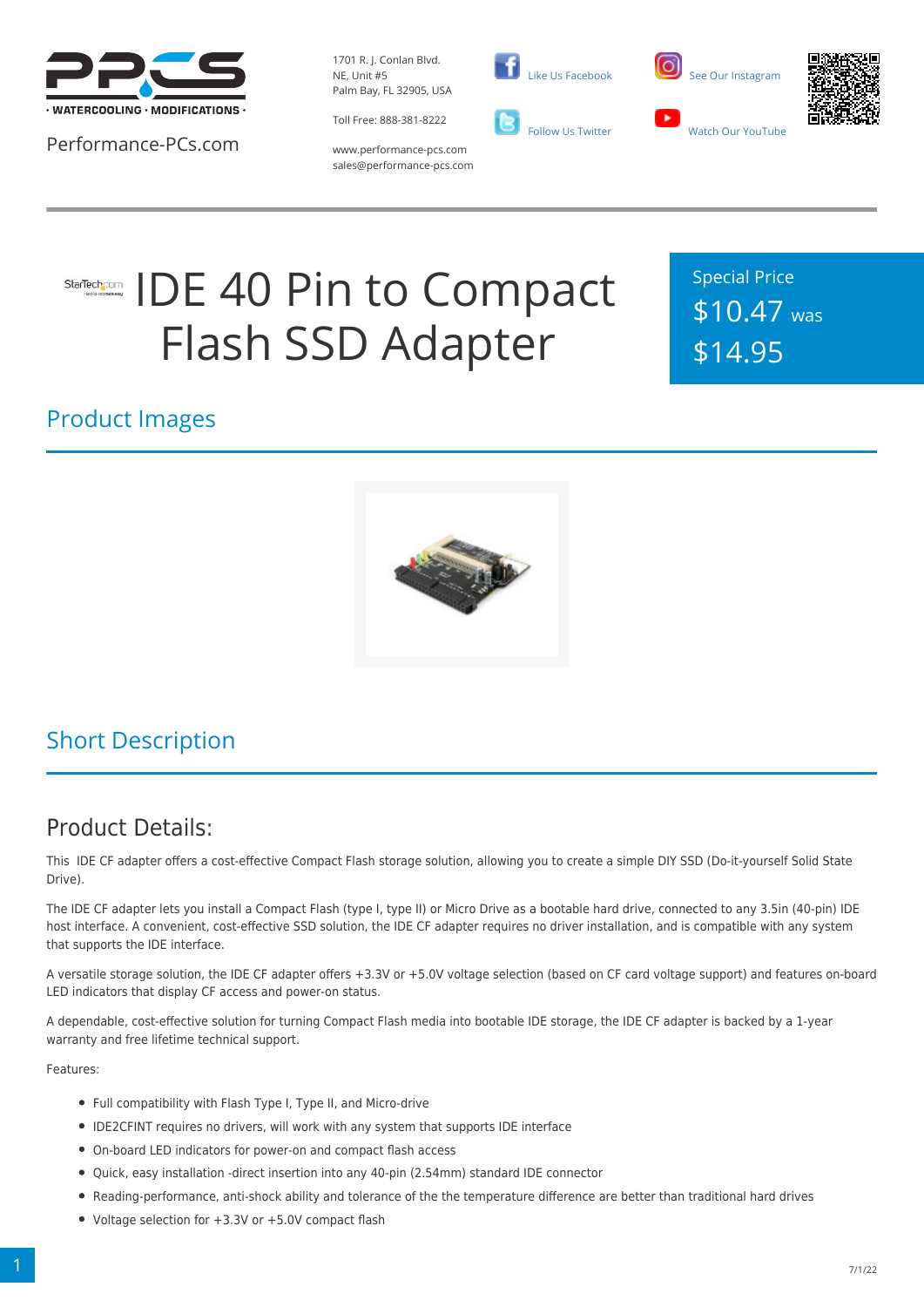Applications:

- Diskless network clients
- Linux-based set-top boxes, firewalls, routers
- Industrial computers
- Any device requiring rugged solid-state storage

Specifications:

| Warranty                      | 1 Year warranty                                                         |  |
|-------------------------------|-------------------------------------------------------------------------|--|
|                               |                                                                         |  |
| <b>Connector Types</b>        | 1 - IDE 40 pin Female                                                   |  |
| <b>Operating Temperature</b>  | $0 - 70$                                                                |  |
| Carton Quantity               | 120                                                                     |  |
| Shipping (Package)<br>Weight  | 0.09 lb [0.04 kg]                                                       |  |
| <b>General Specifications</b> | On-board LED indicators for power-on and compact flash<br>access        |  |
| <b>General Specifications</b> | Voltage selection for $+3.3V$ or $+5V$ compact flash                    |  |
| <b>General Specifications</b> | Master or slave mode selection                                          |  |
| Power input                   | +5V, floppy disk drive power connector                                  |  |
| <b>General Specifications</b> | Fully compatible with Compact Flash Type I, Type II, and<br>Micro-drive |  |
| <b>General Specifications</b> | This adapter does NOT support hot insertion of CF cards                 |  |

#### **Description**

#### Product Details:

This IDE CF adapter offers a cost-effective Compact Flash storage solution, allowing you to create a simple DIY SSD (Do-it-yourself Solid State Drive).

The IDE CF adapter lets you install a Compact Flash (type I, type II) or Micro Drive as a bootable hard drive, connected to any 3.5in (40-pin) IDE host interface. A convenient, cost-effective SSD solution, the IDE CF adapter requires no driver installation, and is compatible with any system that supports the IDE interface.

A versatile storage solution, the IDE CF adapter offers +3.3V or +5.0V voltage selection (based on CF card voltage support) and features on-board LED indicators that display CF access and power-on status.

A dependable, cost-effective solution for turning Compact Flash media into bootable IDE storage, the IDE CF adapter is backed by a 1-year warranty and free lifetime technical support.

Features:

- Full compatibility with Flash Type I, Type II, and Micro-drive
- IDE2CFINT requires no drivers, will work with any system that supports IDE interface
- On-board LED indicators for power-on and compact flash access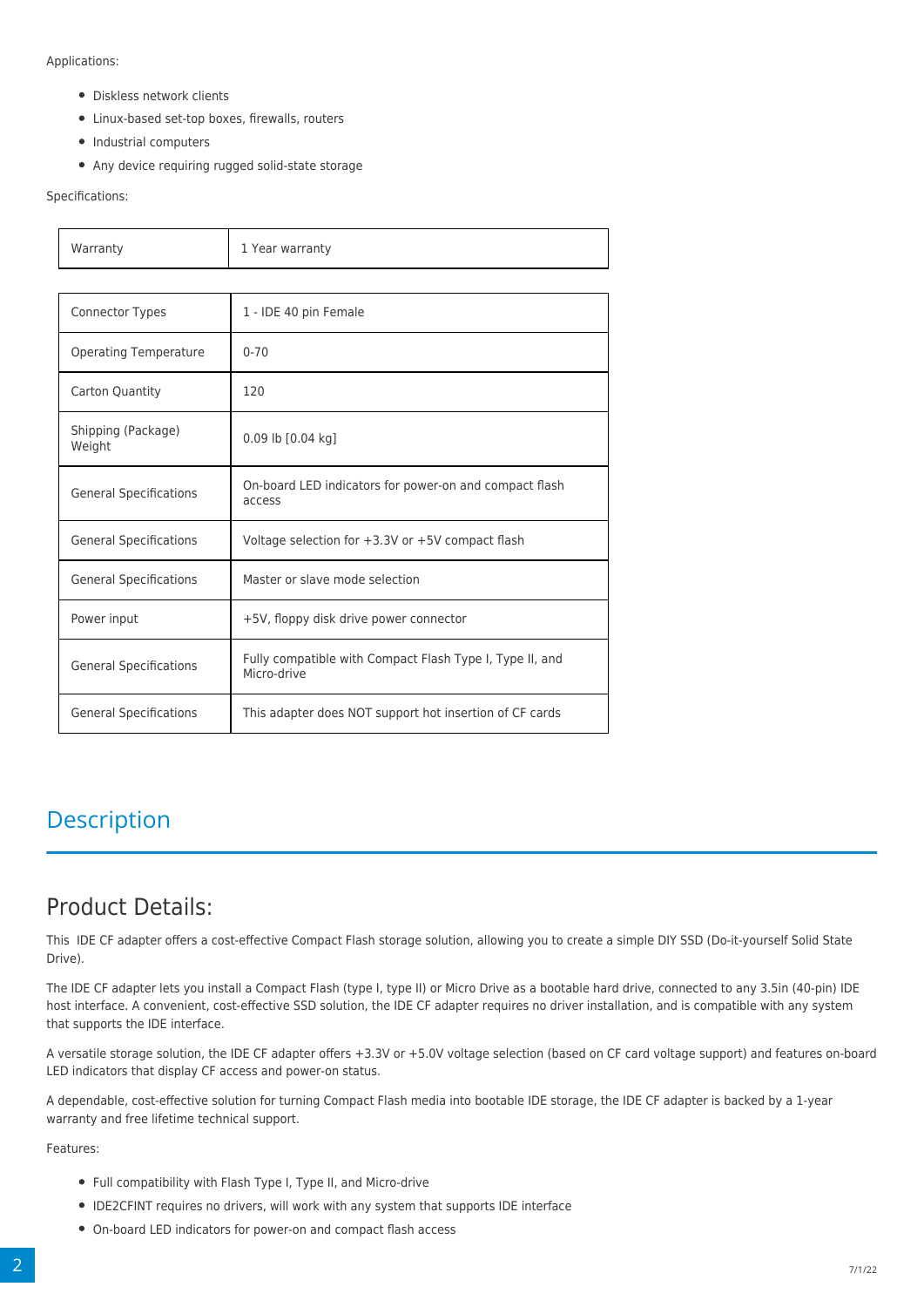- Quick, easy installation -direct insertion into any 40-pin (2.54mm) standard IDE connector
- Reading-performance, anti-shock ability and tolerance of the the temperature difference are better than traditional hard drives
- Voltage selection for +3.3V or +5.0V compact flash

Applications:

- Diskless network clients
- Linux-based set-top boxes, firewalls, routers
- Industrial computers
- Any device requiring rugged solid-state storage

Specifications:

| Warranty | 1 Year warranty |
|----------|-----------------|

| <b>Connector Types</b>        | 1 - IDE 40 pin Female                                                   |
|-------------------------------|-------------------------------------------------------------------------|
| <b>Operating Temperature</b>  | $0 - 70$                                                                |
| Carton Quantity               | 120                                                                     |
| Shipping (Package)<br>Weight  | $0.09$ lb $[0.04$ kg]                                                   |
| <b>General Specifications</b> | On-board LED indicators for power-on and compact flash<br>access        |
| <b>General Specifications</b> | Voltage selection for $+3.3V$ or $+5V$ compact flash                    |
| <b>General Specifications</b> | Master or slave mode selection                                          |
| Power input                   | +5V, floppy disk drive power connector                                  |
| <b>General Specifications</b> | Fully compatible with Compact Flash Type I, Type II, and<br>Micro-drive |
| <b>General Specifications</b> | This adapter does NOT support hot insertion of CF cards                 |